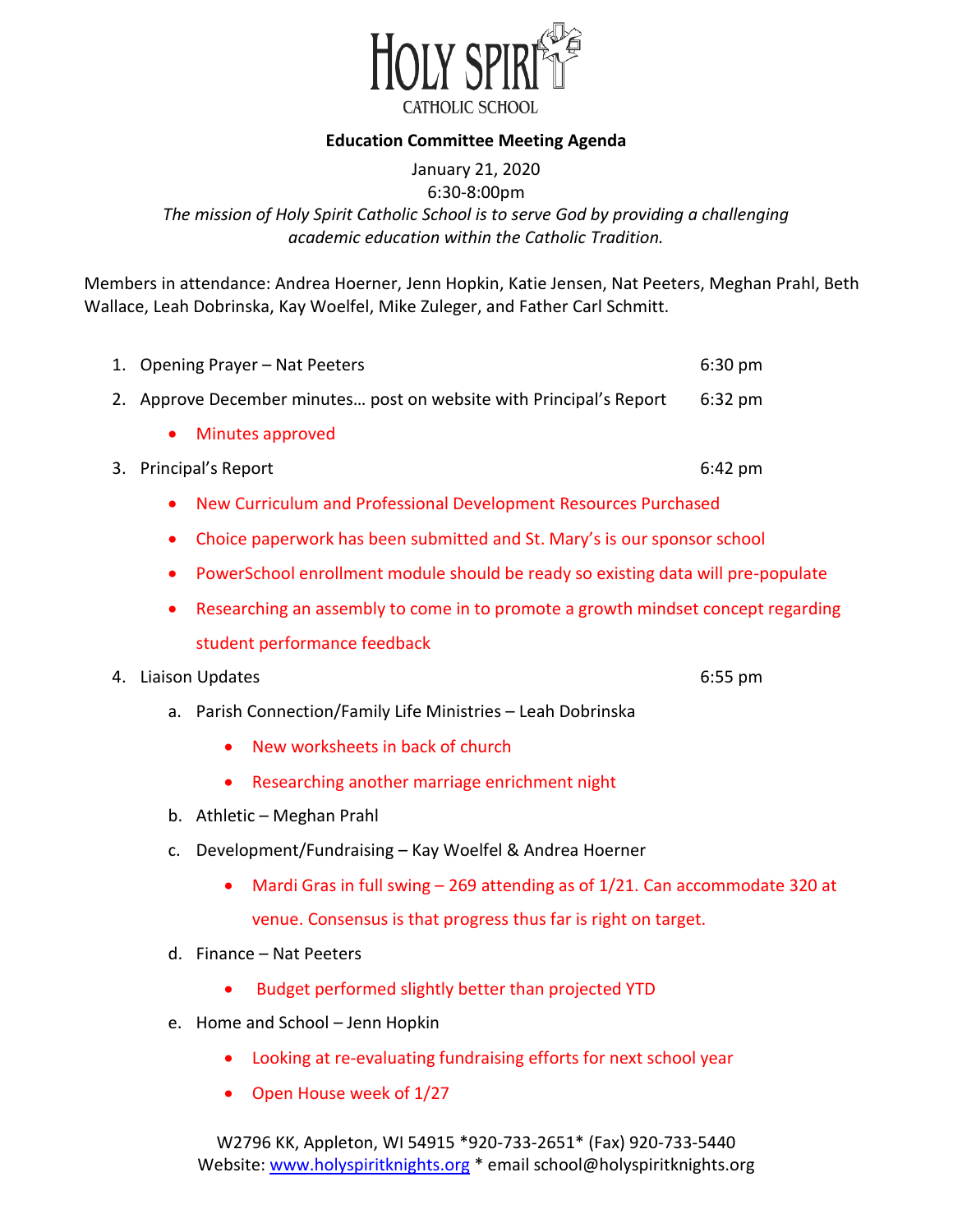

- Family Dance  $-2/21$
- $\bullet$  Bingo 3/13
- f. Marketing Beth Wallace
- g. Policy Katie Jensen
- h. Technology Mike Zuleger
- 5. Final proofing of Registration Packet info 7:30 pm

|  | • approved |  |  |  |  |
|--|------------|--|--|--|--|
|--|------------|--|--|--|--|

- 6. Discussion on 2020-21 calendar 6. Discussion on 2020-21 calendar 6. The mass of  $7:40 \text{ pm}$ 
	- Final adjustments approved

7. Discussion on Admin evaluation and parent survey The Transmussion on Admin evaluation and parent survey

- Move forward Beth and Leah initial volunteers to help compile. Andrea to assist with distribution after Mardi Gras is over
- Ed Committee to come up with a few potential survey questions and send to Beth and Leah
- 8. Other items… 7:55 pm

*The Education Committee has set a goal for the 2019-2020 school year: to increase K-8th grade* 

*enrollment from 168 in 2019-20 to 185 students for the 2020-21 school year.* 

**Additional Information:** We will have copies of this agenda for all attendees, please print any other

supporting documents if you would like them during the meeting.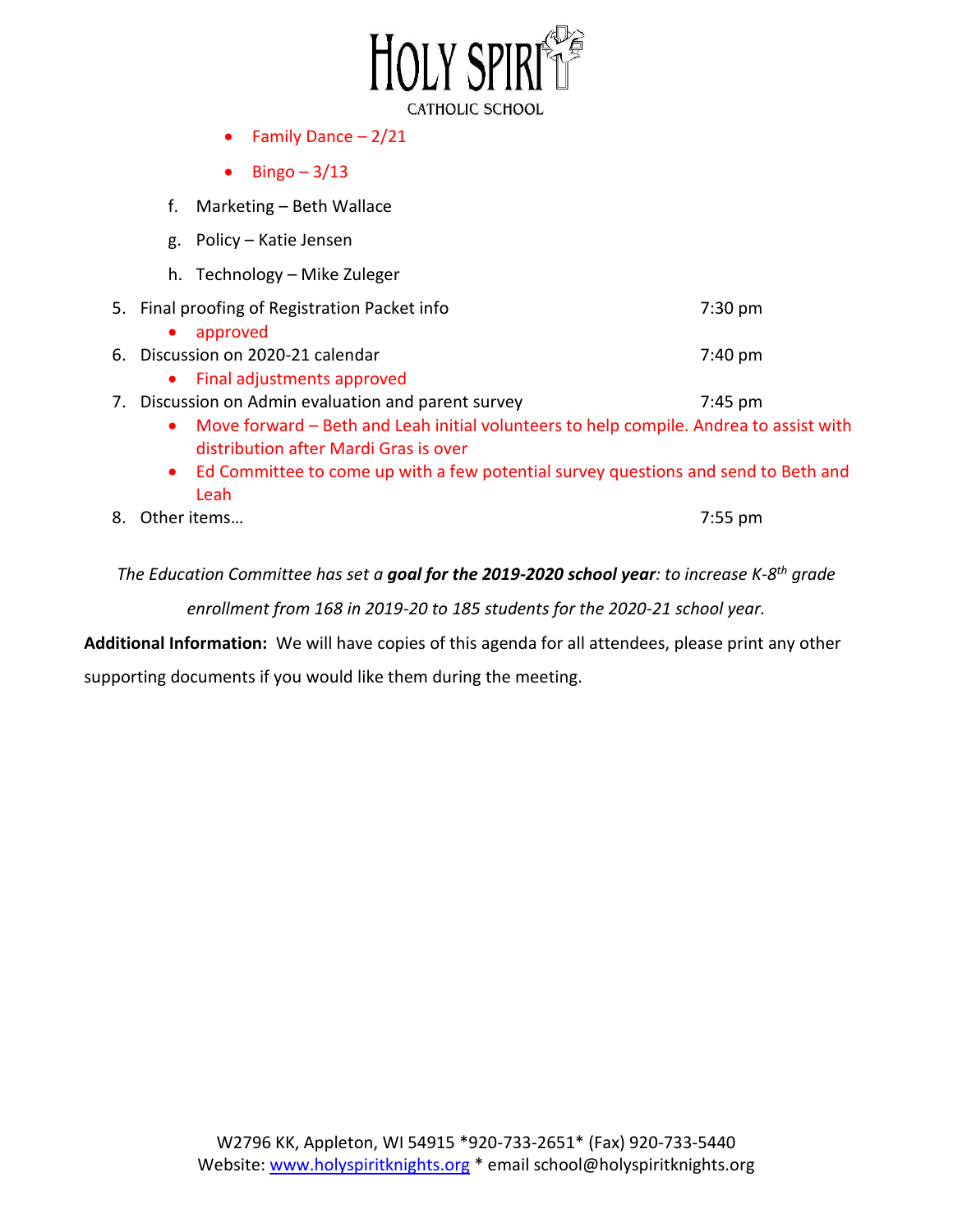

*The mission of Holy Spirit Catholic School is to serve God by providing a challenging academic education within the Catholic Tradition.* 

# **Principal's Report**

January 21, 2020

## **1. Curriculum update**

- a. Holy Spirit purchased new science curriculum from grades 3-8: Pearson Elevate Science. This is the same publisher that K-grade 2 purchased 2 years ago. I was fine with going with a different publisher, but this publisher fits our school's needs the best. Therefore, we will have the same science program from K-grade 8 for 2020-21. This is a workbook type of program, that also comes with an online component to help support instruction. Even though we still have one year left on our Discovery Education contract middle school science program, we felt that our middle school science program needed improvement with instructional materials.
- b. We also have purchased Professional Development for implementation through Title II money and the public school district. Training will take place in August next year.
- c. We also are going to purchase (most likely) Wilson Language Phonics program: 'Fundations' for Kgrade 2. This will help supplement phonics and early reading skills (phonics rules for English).

## **2. Choice update**

- a. We submitted all paperwork into DPI by January 10. We received the 20 SMCS board member signatures to be in a combined school agreement with them. This will allow all current students (for two years), who's families qualify for Wisconsin Parental Choice Program, to be eligible to receive a voucher. The new 2020-21 income limits are out. They are in the WPCP FAQ document.
- b. I'm also meeting with someone from SMCS on January 22 to go over Choice program with them.
- c. We will be having our Wisconsin Parental Choice Program Affordable Education Info Session on Thursday, February 20 from 6:00-7:00 pm in the school library. Lori Paul from the diocese will present with me. There also is a CYO tournament that night at school. Perhaps people may wonder up to the library.  $\odot$

#### **3. Zoom meeting**

a. I'm finalizing my online presentation "webinar" that I'm going to record on my computer. We'll be able to play it at open house and display it on our website. This is a similar presentation to the Registration/Info Night presentation last year in middle of January.

## **4. Marketing Plan Update**

- a. Marketing team has set a plan of doing post card mailers to everyone with school age children within Holy Spirit Parish and St. Paul's Parish in Combined Locks. We also purchased an additional 349 addresses for people that live east of State Park Rd. to 55 between CE & KK. Total addresses for post cards being mailed is 1,979 addresses \* 3 mailings = 5937 postcards.
- b. Our plan is to do a series of three post card mailings ( $1<sup>st</sup>$  is information that we exist,  $2<sup>nd</sup>$  is an invitation to our Open House/Peek into PK events,  $3<sup>rd</sup>$  is invitation to WPCP info meeting in February). We also will be doing a Facebook ad campaign to go in line with our postcard mailings. These mailings are instead of doing the monthly ad in the Time's Villager.
- c. Holy Spirit Catholic School was featured on the cover of the Neighbors of Midway magazine this month.